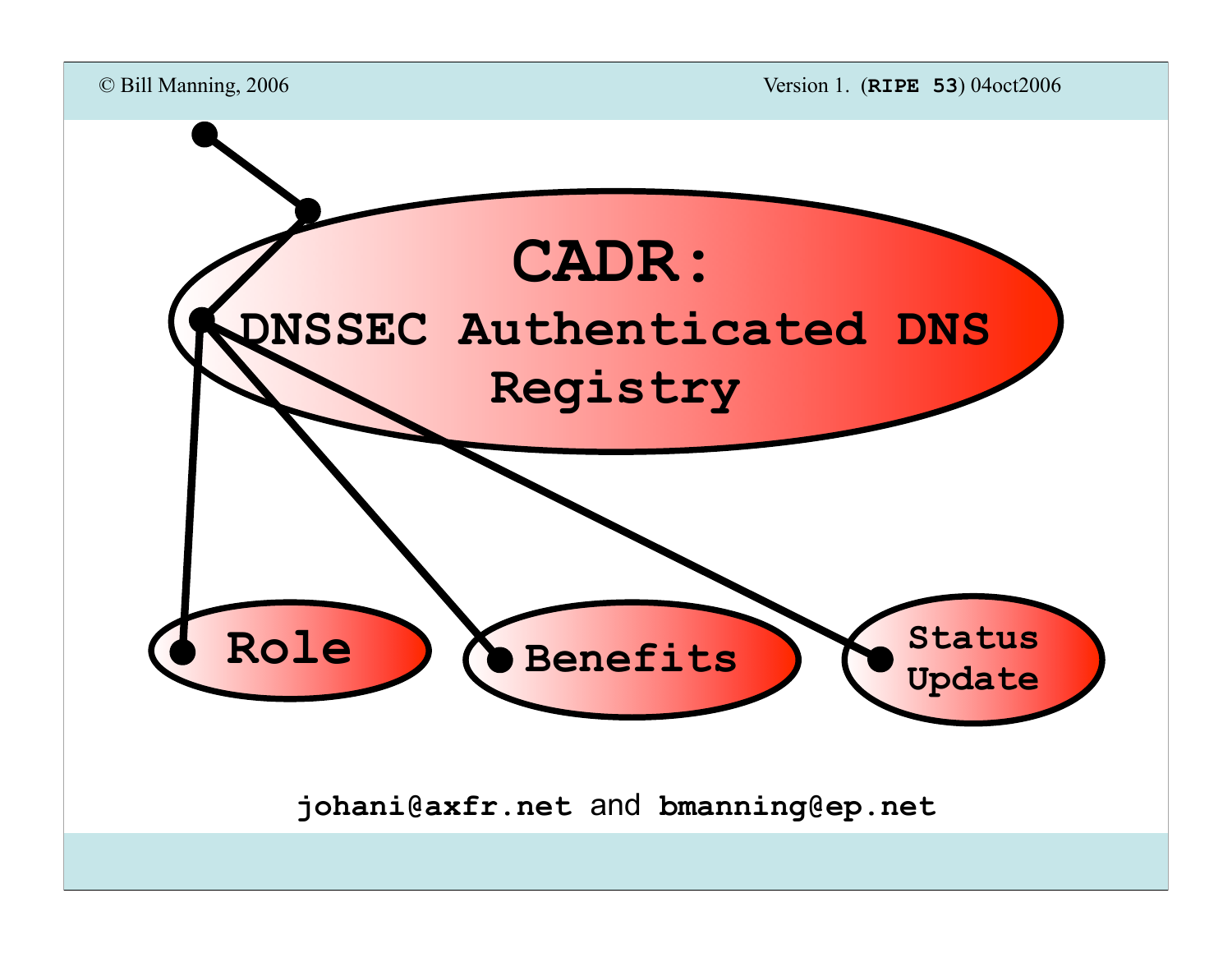## What is CADR?

- CADR is a registry for DNS data
	- i.e. CADR is a tool in the same ball park as registries run by TLDs to manage delegation information
	- or, in some environments, run by registrars to manage delegation information for customers for further propagation to a registry (typically for a TLD)
- CADR differs from other registries by utilizing the inband authentication of DNS data provided by DNSSEC
	- this enables a new level of simplicity in the management of the parent-child relation at a zone cut (aka a delegation point)
	- i.e. CADR is leveraging from DNSSEC to make the registry **simpler**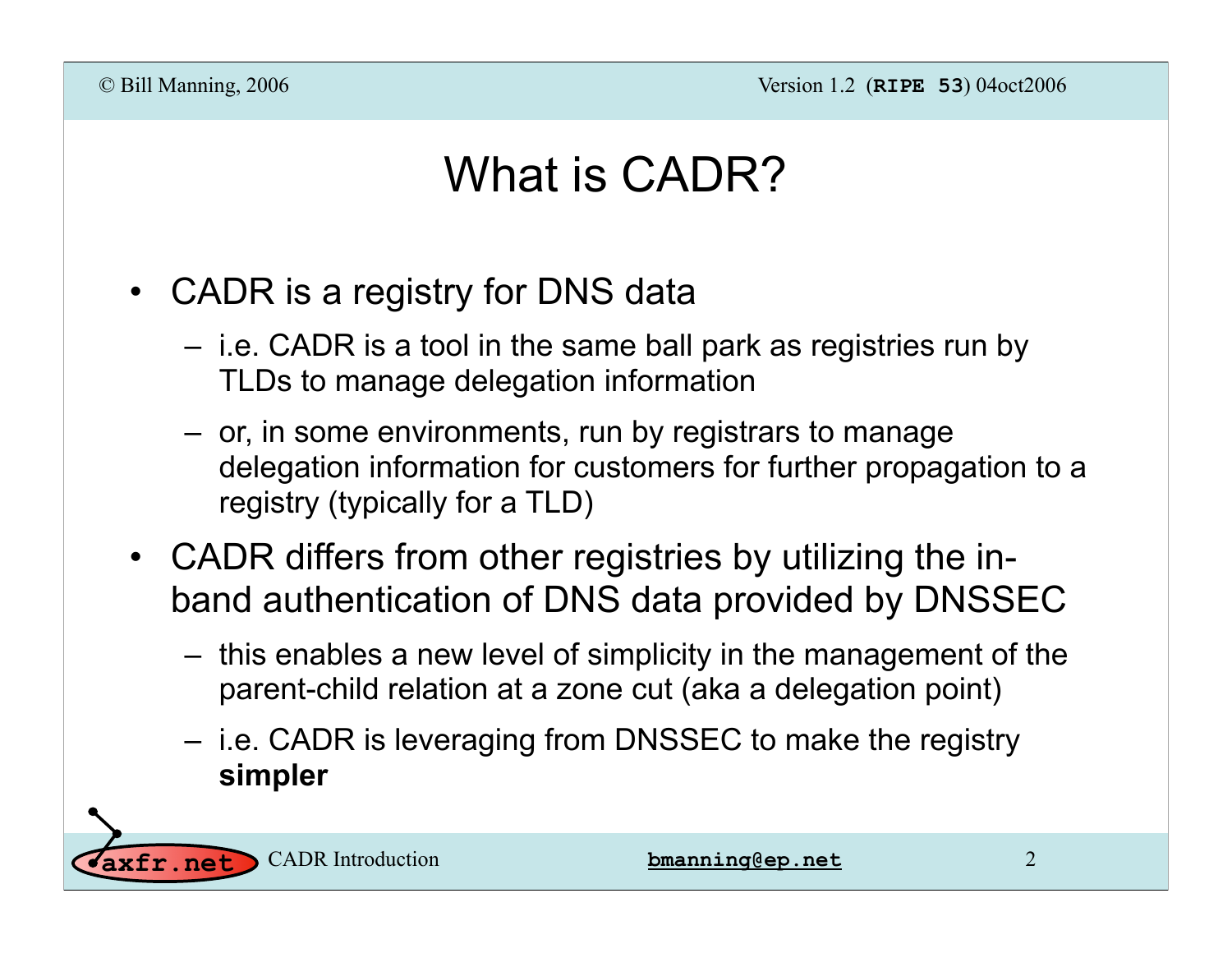# A CADR Screenshot

| CADR Child View for registry: se.                                                                                                                                                        |                              |  |                                     |                             | Logged           |
|------------------------------------------------------------------------------------------------------------------------------------------------------------------------------------------|------------------------------|--|-------------------------------------|-----------------------------|------------------|
| <b>Update zone from DNS</b><br>View zone                                                                                                                                                 | <b>Set Delegation Signer</b> |  | <b>Set Delegation Authenticator</b> | <b>Update keys from DNS</b> | View request log |
| Currently used data for zone dnssec.se.:                                                                                                                                                 |                              |  |                                     |                             |                  |
| dnssec.se.                                                                                                                                                                               | <b>NS</b>                    |  | ns2.dnssec.se.                      |                             |                  |
| dnssec.se.                                                                                                                                                                               | <b>NS</b>                    |  | ns1.dnssec.se.                      |                             |                  |
| ns1.dnssec.se.                                                                                                                                                                           | Α                            |  | 212.247.204.242                     |                             |                  |
| ns2.dnssec.se.                                                                                                                                                                           | A                            |  | 195.47.254.20                       |                             |                  |
| No pending changes found for dnssec.se.<br>Currently used keys for zone dnssec.se.:<br>dnssec.se. / DSA / 57551<br>dnssec.se. / SHA1 RSA / 47940<br>dnssec.se. / SHA1 RSA / 38577 $(DA)$ |                              |  |                                     |                             | not<br>complete  |
| dnssec.se. / MD5 RSA / 38554                                                                                                                                                             |                              |  |                                     |                             |                  |

CADR Introduction **bmanning@ep.net axfr.net**

3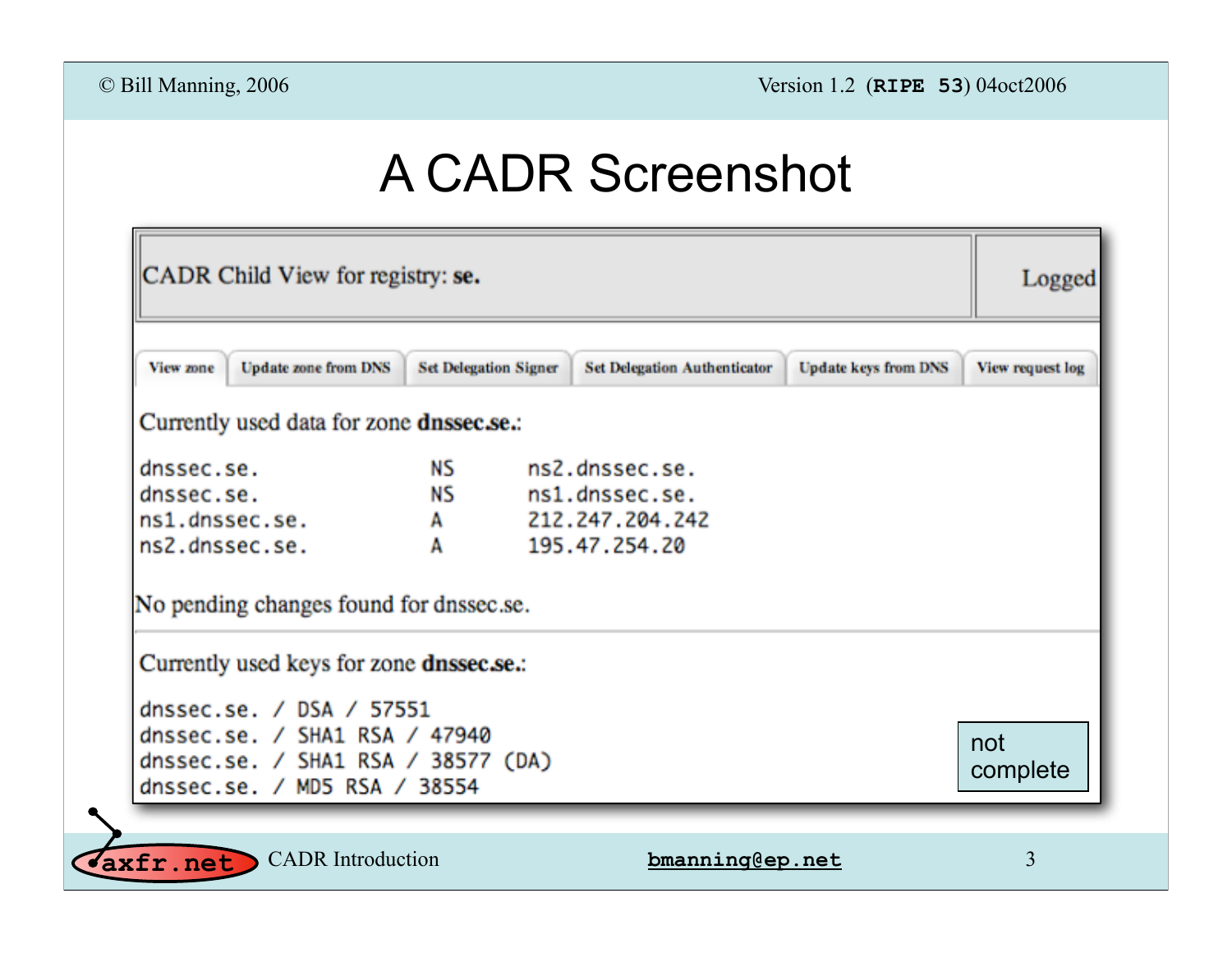# Why CADR?

- We believe that with DNSSEC the complexity of managing a zone, especially a zone with children, will be daunting enough that people will move away from the model of "flat text file" over to some sort of DNS management system
	- if there are delegations such systems are usually called "registries"
- I.e. we see a need for "registries" not only on the TLD level (where we already have them), but also further down
	- if we just get the software right then running a registry for "**example.tld**" should be **easier** than managing it via a plain text file and an editor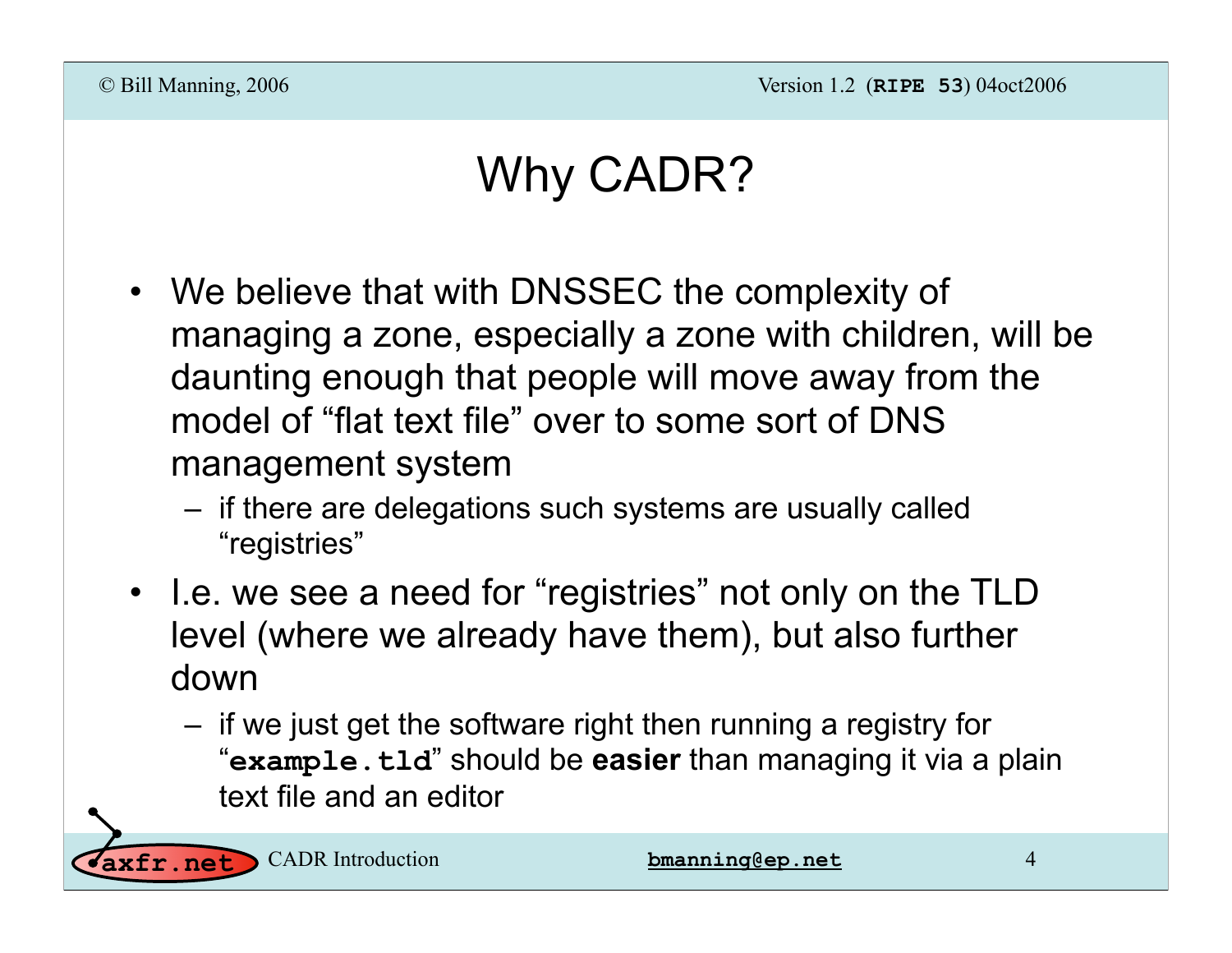

**axfr.net** CADR Introduction **bmanning@ep.net** 5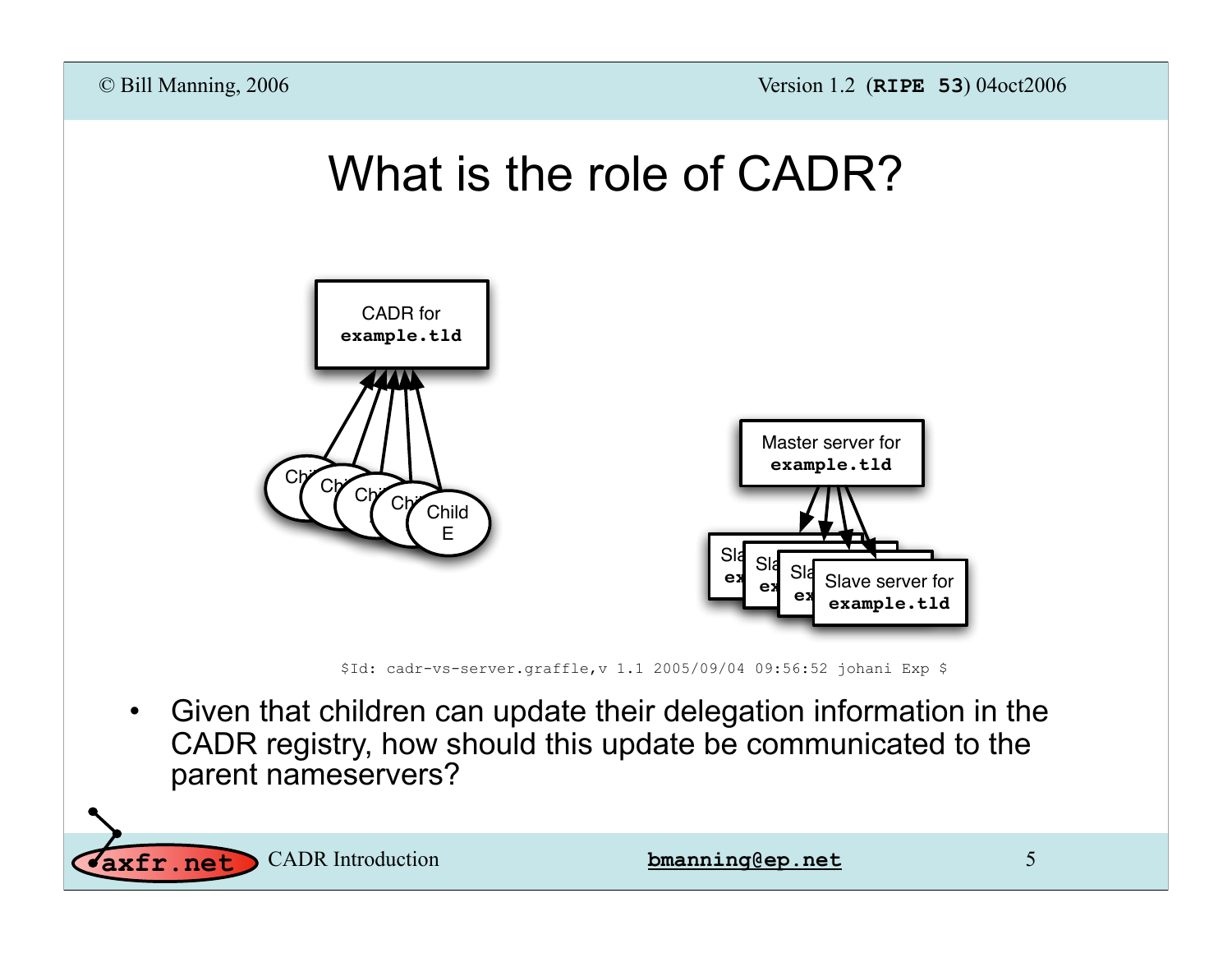



\$Id: cadr-vs-server.graffle,v 1.1 2005/09/04 09:56:52 johani Exp \$

• One alternative (the most obvious one perhaps) is to just export the entire zone file.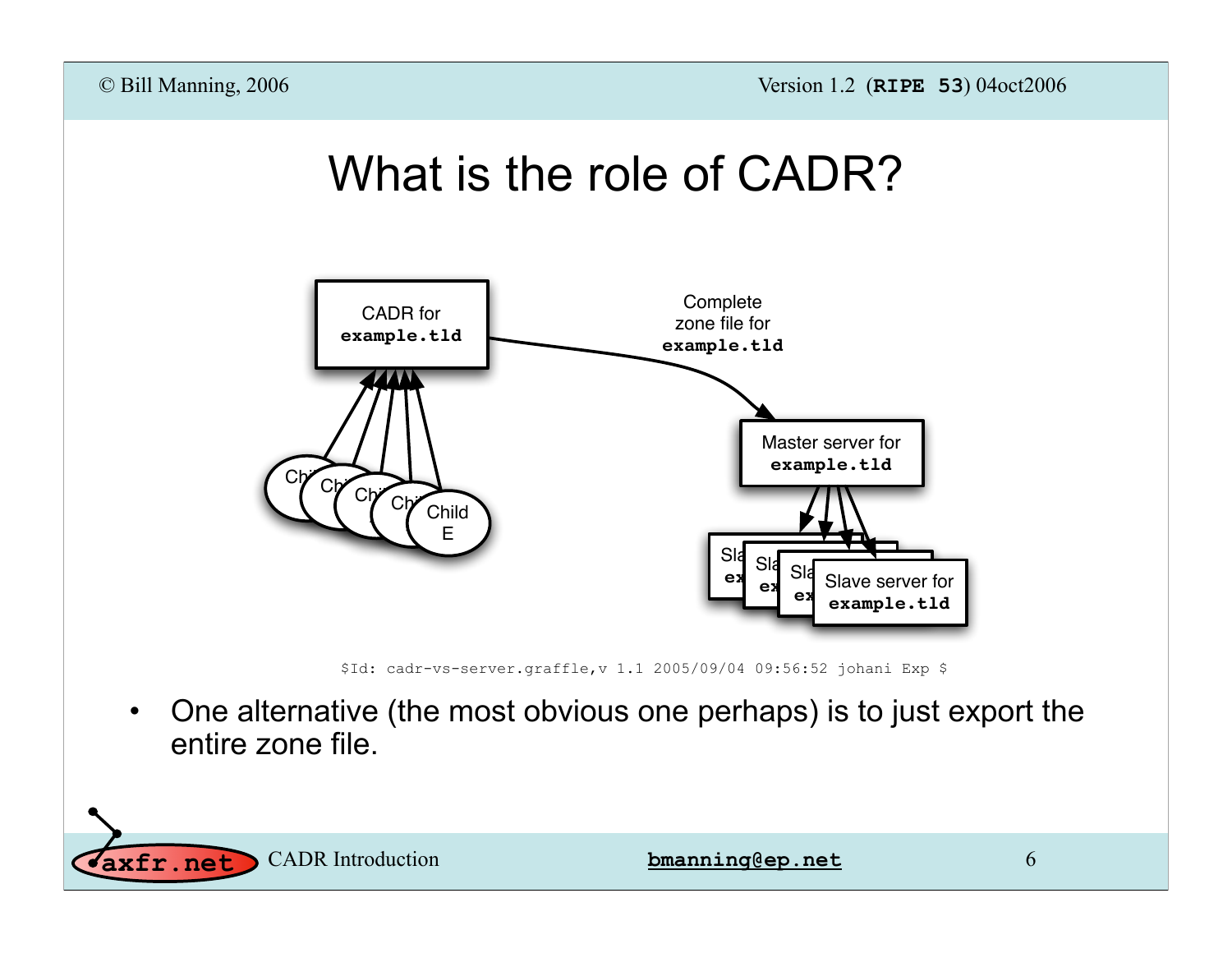



\$Id: cadr-vs-server.graffle,v 1.1 2005/09/04 09:56:52 johani Exp \$

- Another alternative is that the CADR registry sends a (secure) dynamic update to the nameserver infrastructure
	- there are pros and cons of this, but it **is one** of the possibilities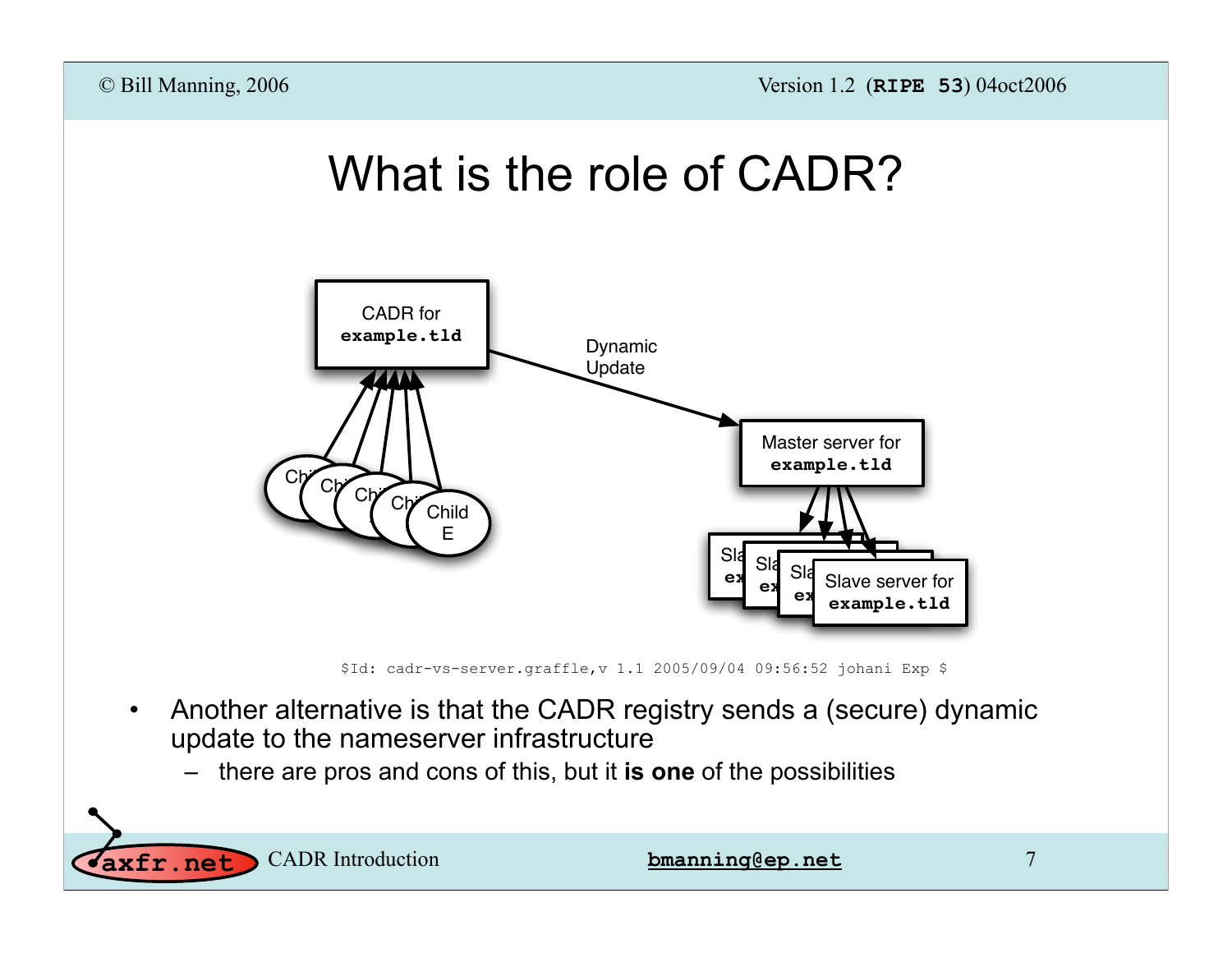



\$Id: cadr-vs-server.graffle,v 1.1 2005/09/04 09:56:52 johani Exp \$

- The final alternative is to communicate the update from CADR to an EPP aware registry for the parent zone
	- most relevant for the registrant -- registrar -- registry model of many TLD zones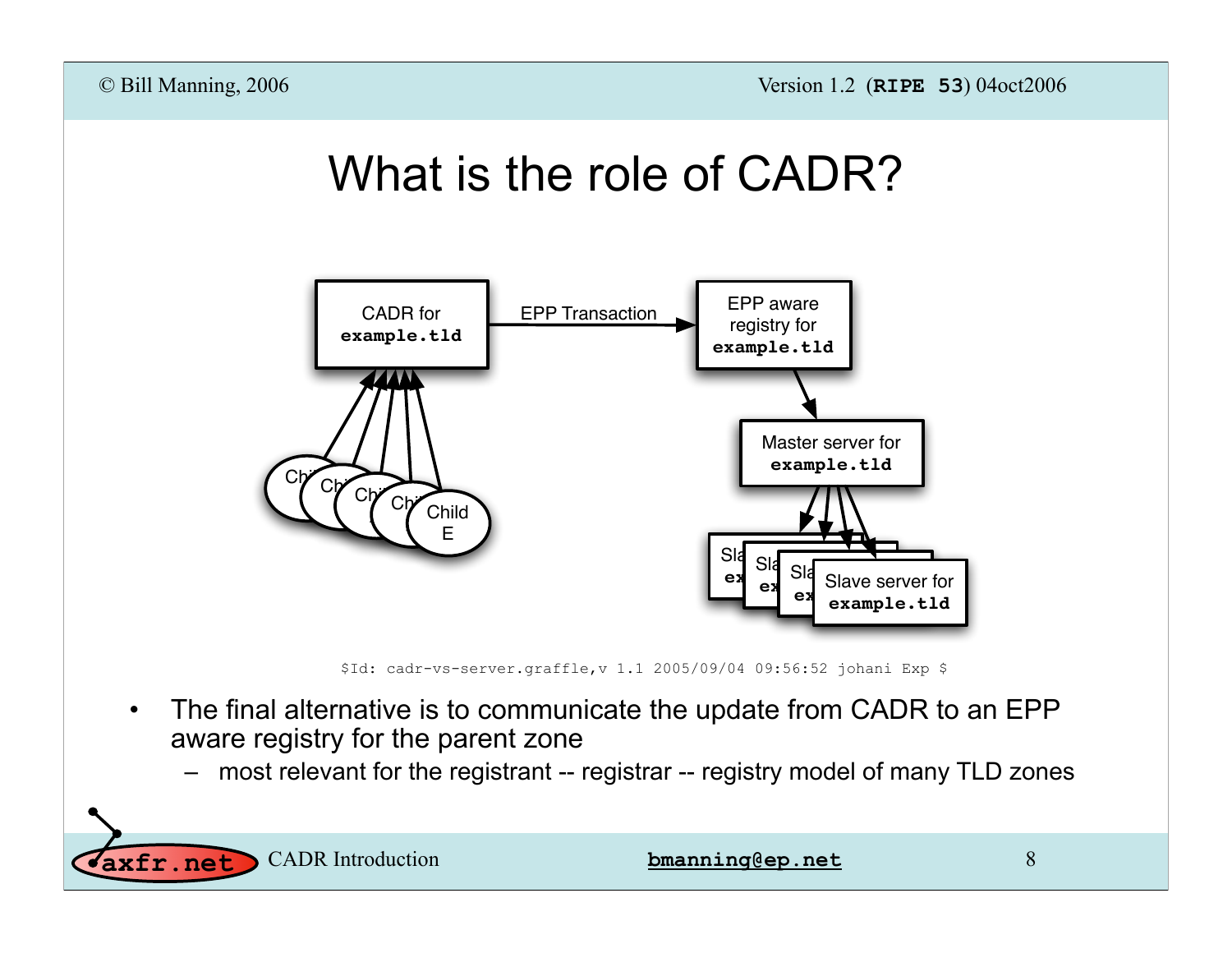# Benefits of the CADR Model?

- "Traditional DNS" is very often misconfigured in various ways.
	- one of the most common sources of errors is the management of the delegation information for a child zone in the parent zone
	- typical stats indicate that around 15-25% of the delegations are more or less broken in this area
	- major causes of the problems are
		- entry of same information in multiple places (both child zone and parent zone)
		- authentication of child to parent for changes is complicated

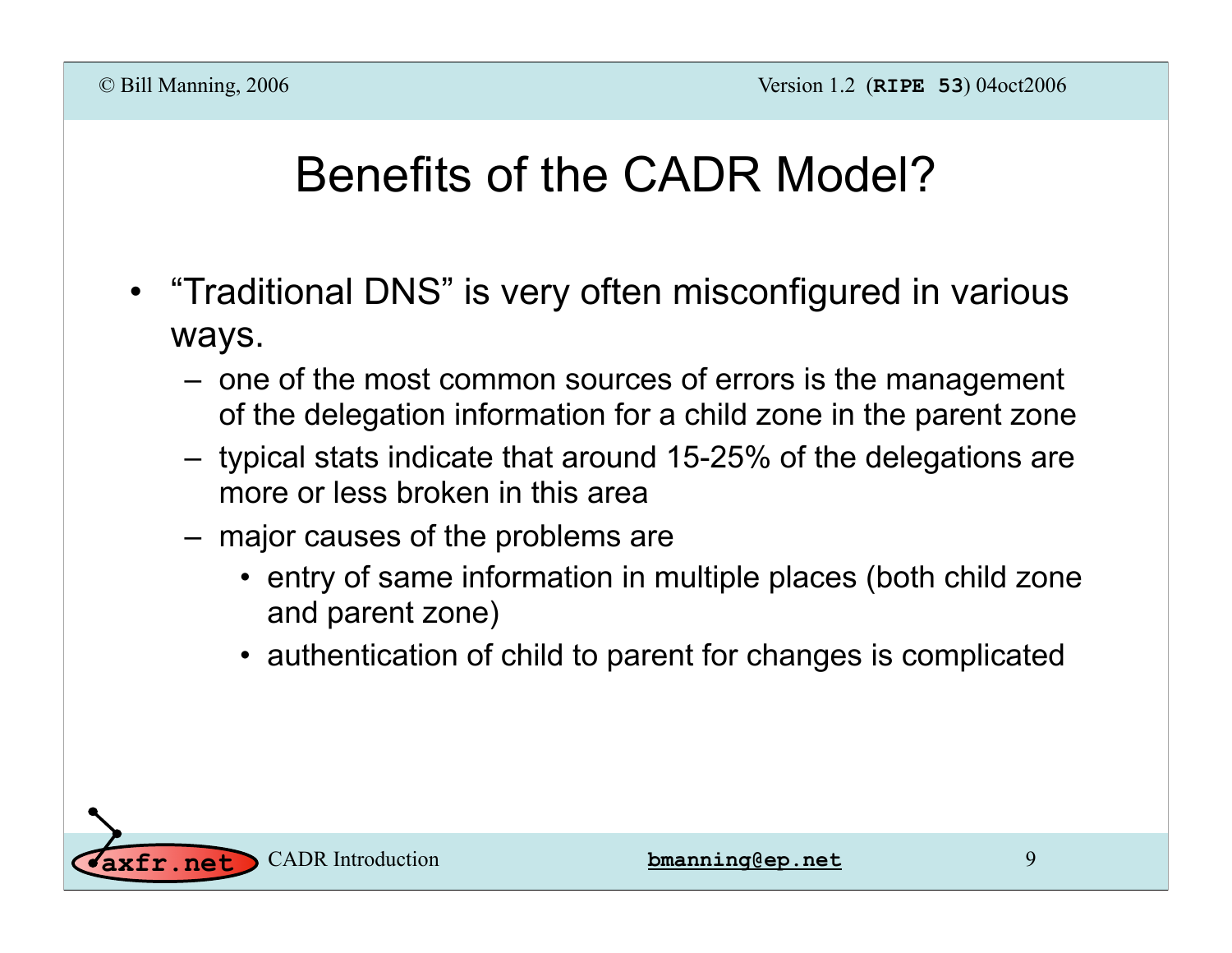## "Synchronize Parent!"

- The reason for entering the same information in both parent and child (instead of just copying when needed) is the absence of proof of the integrity of the data
	- i.e. the parent could easily look up the delegation information for the child in the public DNS, but it cannot **trust** the information to be correct
	- this assumption no longer holds true when we deploy DNSSEC
- With DNSSEC it is suddenly possible to prove (to the parent) that the information about the child in the public DNS is authentic and can be depended upon directly
	- this enables us to switch to the new model "synchronize parent" (i.e. in-band copying of delegation data from child to parent)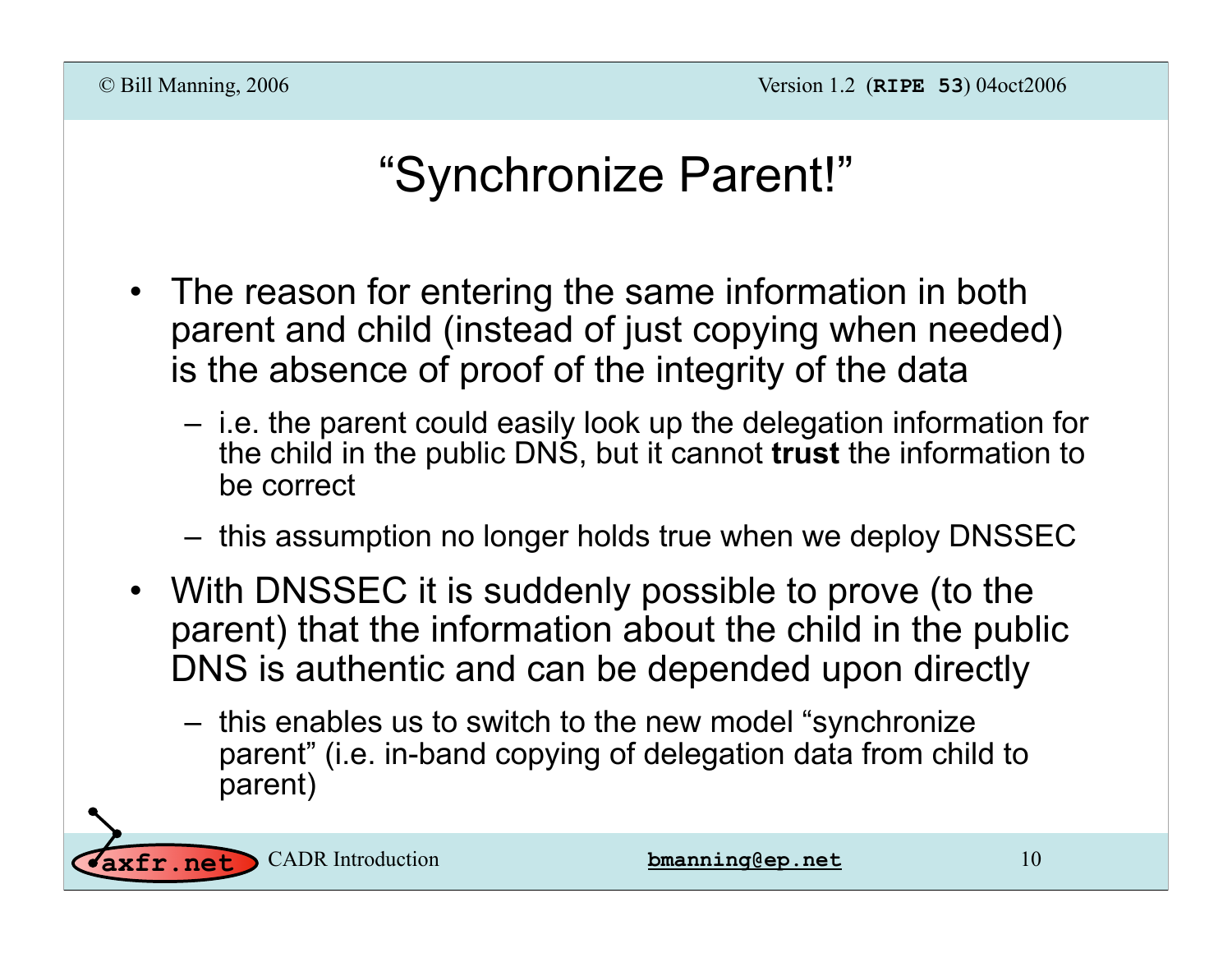#### Current and Next Steps

- The goal is to contribute a complete CADR system to the community as open source (hopefully during 2006)
	- we're not quite there yet, more work is needed to polish this off as a piece of software useful to others
- There is significant functionality that is not yet implemented. Some examples:
	- $-$  "Host Records" (i.e. a way to manage out-of-zone glue in  $\alpha$ CADR context) CADR context)<br>
	- EPP backender<br>
	- Dynamic Opdate backend **COMPLETE ONGOING WORK**
	- $-$  EPP backend
	-
	- Ability to manage several "parent zones" in one CADR **COMPLETE**
	- Child-side GUI tool that communicates with the CADR parent (to replace the web GUI) **ONGOING WORK**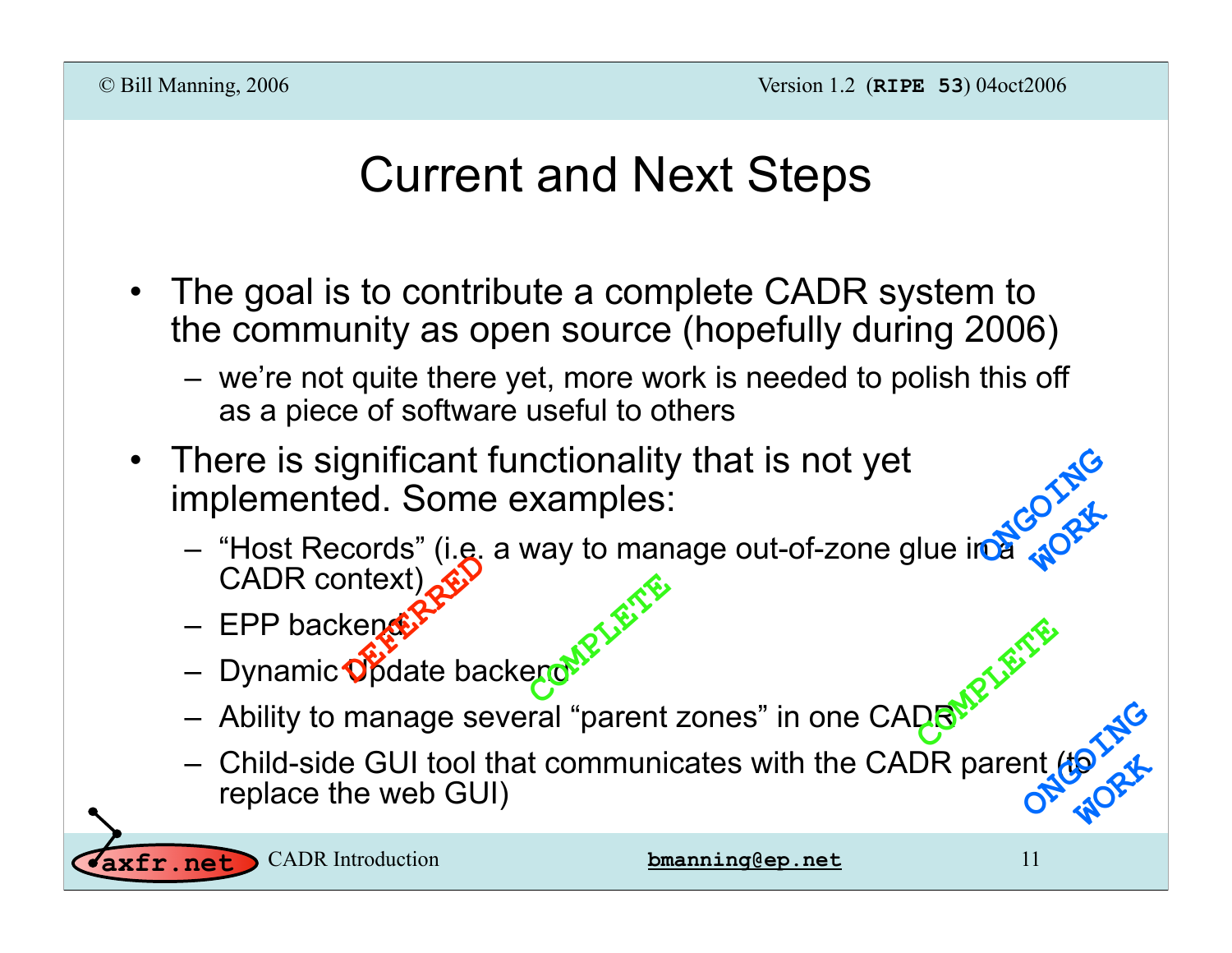#### Other Features Of Interest

- Dynamic creation of new registries in "same CADR". **COMPLETE** 
	- i.e. if you already manage "**frobozz.com**" and "**gnark.net**" in CADR then it is just a few buttons to push to add the new parent domain "**flodhäst.se**" to the collection COMPLISHED
- Dynamic creation (and destruction) of admin users. of admin<br> **Company**
- Access control lists per user and zone.
- Complete request log for all change requests **Lests & TREA** 
	- including back-and-forth between child and parent
	- with ability to add free-form comments in both ends
- Command line tool to export complete zone file for loading into favourite nameserver experimental into tool to expert complete zone increase that don't like Dynamic Update<br>
— for those that don't like Dynamic Update COMPLETED
	-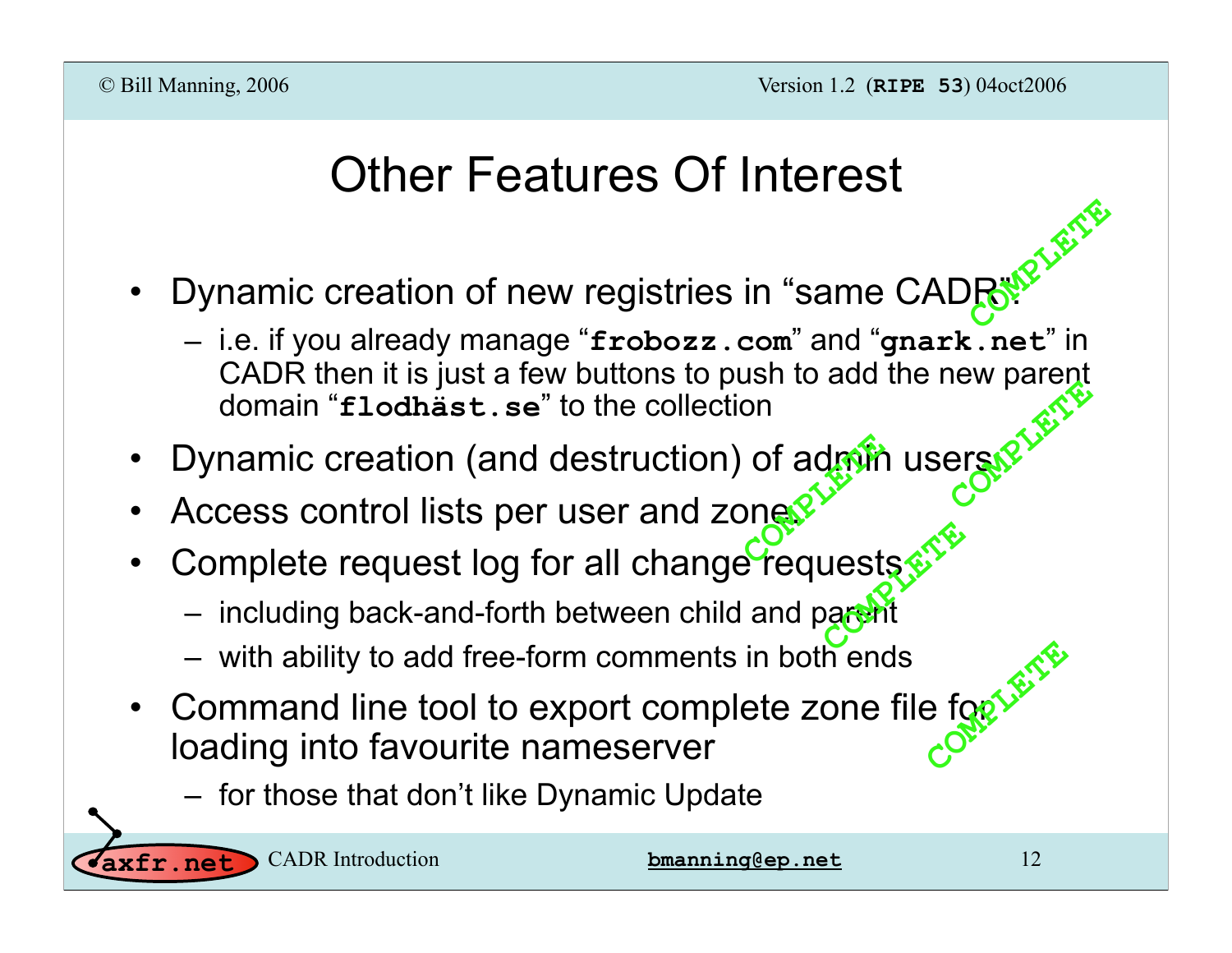### Demo Time (if there is time)

- The task is to make an update to a delegation beneath a demo version of "**.SE**".
	- **.SE** is being used because there are a bunch of signed children available to play with
	- i.e. while the parent is a demo version, **the children** are live, public, and real delegations from **.SE**
- CADR's task is to accept the update request, present it to the admin, wait for a commit decision and then publish the result via DDNS.

#### **# dig @ns1.cadr.se se axfr**